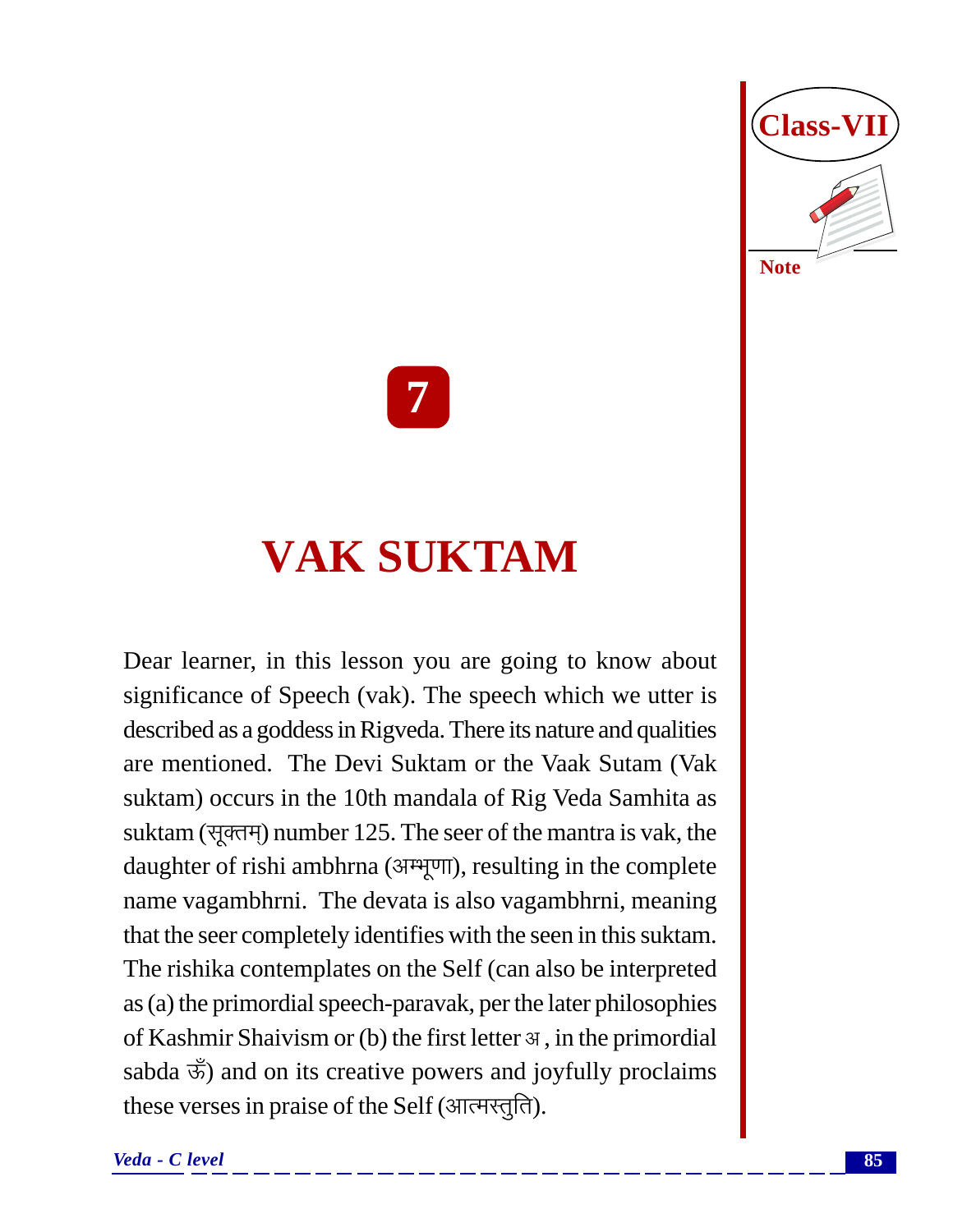

#### **WHAT HAVE YOU LEARNT**

After readning this lesson, you will be able to:

- recite Devi Suktam, and
- know the meaning this suktam

#### **7.1 VAK SUKTAM**

अहं रुद्रेभिर्वसुभिश्चराम्युहमांदित्यैरुत विश्वदेवैः। अहं मित्रावरुणोभा बिभर्म्युहमिन्द्राग्नी अहमुश्विनोभा॥

aham rudrebhir vasubhiś carāmy aham ādityair uta viśvadevaih | aham mitrāvaruņobhā bibharmy aham indrāgnī aham asvinobhā ||

I move along with Rudras, the Vasus, the Adityas, also with the Vishvadevas. I hold both Mitra and Varuna, both Indra and Agni, and both the Asvin brothers.

अहं सोमंमाहनसं बिभर्म्युहं त्वष्टांरमुत पूषणुं भगंम्। अहं दंधामि द्रविणं हुविष्मंते सुप्राव्येईयजंमानाय सुन्वते॥

aham somam āhanasam bibharmy aham tvastāram uta pūsaņam bhagam | aham dadhāmi draviņam havismate suprāvye yajamānāya sunvate ||

I bear the pressed out Soma, also Tvashtri, Pushan and Bhaga. I grant wealth to the possessor of oblation, to the mindful institutor of sacrifice and to the performer of Soma scacrifice.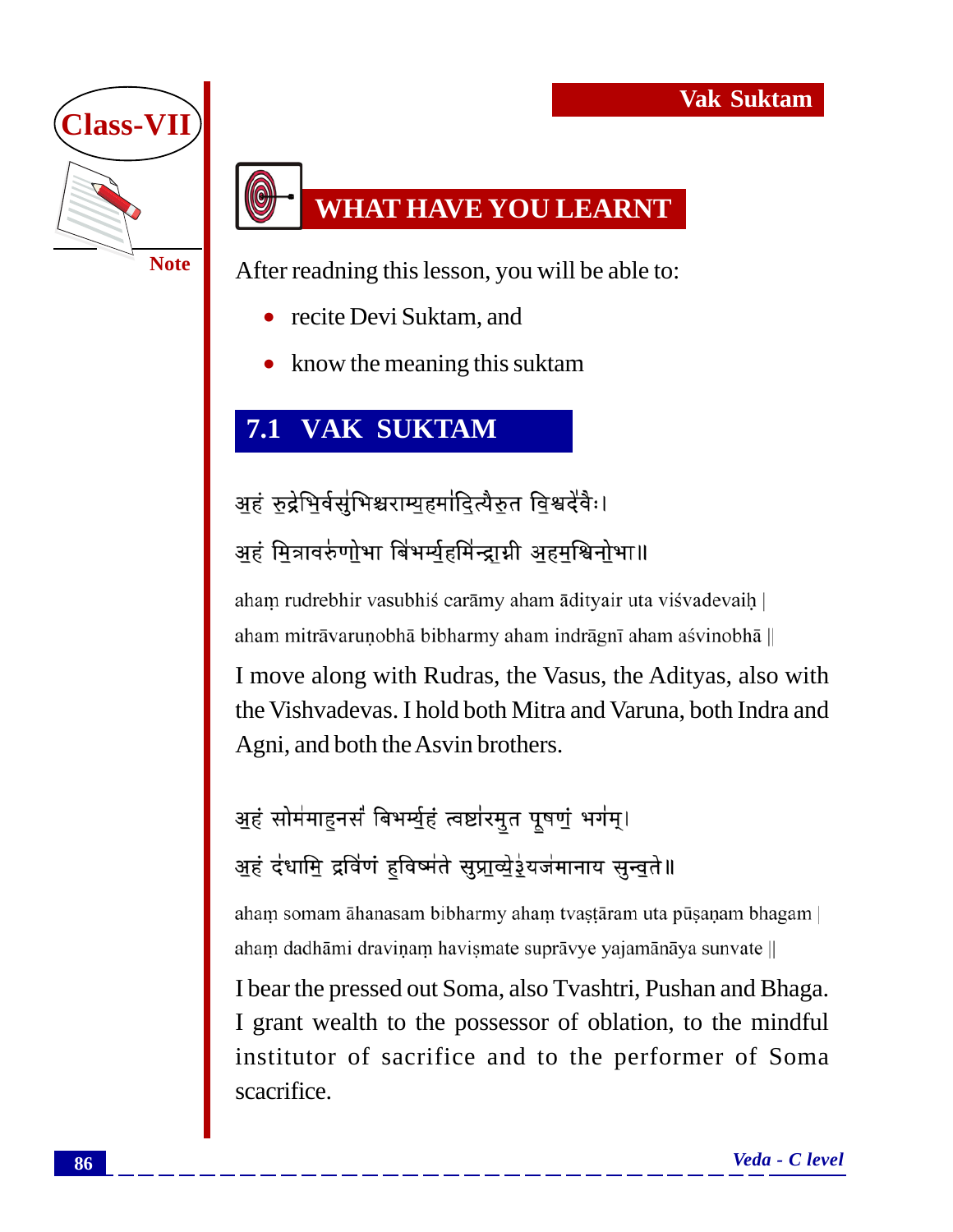### अहं राष्ट्रीं संगमंनी वसूंनां चिकितुषीं प्रथुमा युज्ञियांनाम्। तां मां देवा व्यंदधुः पुरुत्रा भूरिंस्थात्रां भूर्यावेशयन्तीम्॥

aham rāṣṭrī saṃgamanī vasūnāṃ cikituṣī prathamā yajñiyānām | tām mā devā vy adadhuḥ purutrā bhūristhātrām bhūry āveśayantīm  $\parallel$ 

I am the Queen, the gatherer of vasus (treasures), knower of Brahman, the first (chief) of the object of yagna (worship). The gods have dispersed me in many places, having many abodes, causing me to pervade (or overpower) many.

#### मया सो अन्नमत्ति यो विपर्श्यति यः प्राणिति य ईँ शृणोत्युक्तम्। अ़मुन्तवो मां त उपं क्षियन्ति श्रुधि श्रुंत श्रद्धिवं तै वदामि॥

mayā so annam atti yo vipaśyati yah prāņiti ya īm śrņoty uktam | amantavo mām ta upa ksiyanti śrudhi śruta śraddhivam te vadāmi ||

He who eats food, he who sees, who breathes, who hears the spoken word does so through me alone. Even the non-perceivers of you dwell near me. Hear me! he who is capable of hearing me! I speak to you the credible.

अहमेव स्वयमिदं वंदामि जुष्टं देवेभिंरुत मानूंषेभिः। यं कामये तंतमुग्रं कृणोमि तं ब्रह्माणं तमृषिं तं सुंमेधाम्॥

aham eva svayam idam vadāmi justam devebhir uta mānusebhih | yam kāmaye tam-tam ugram krņomi tam brahmāņam tam rsim tam sumedhām ||

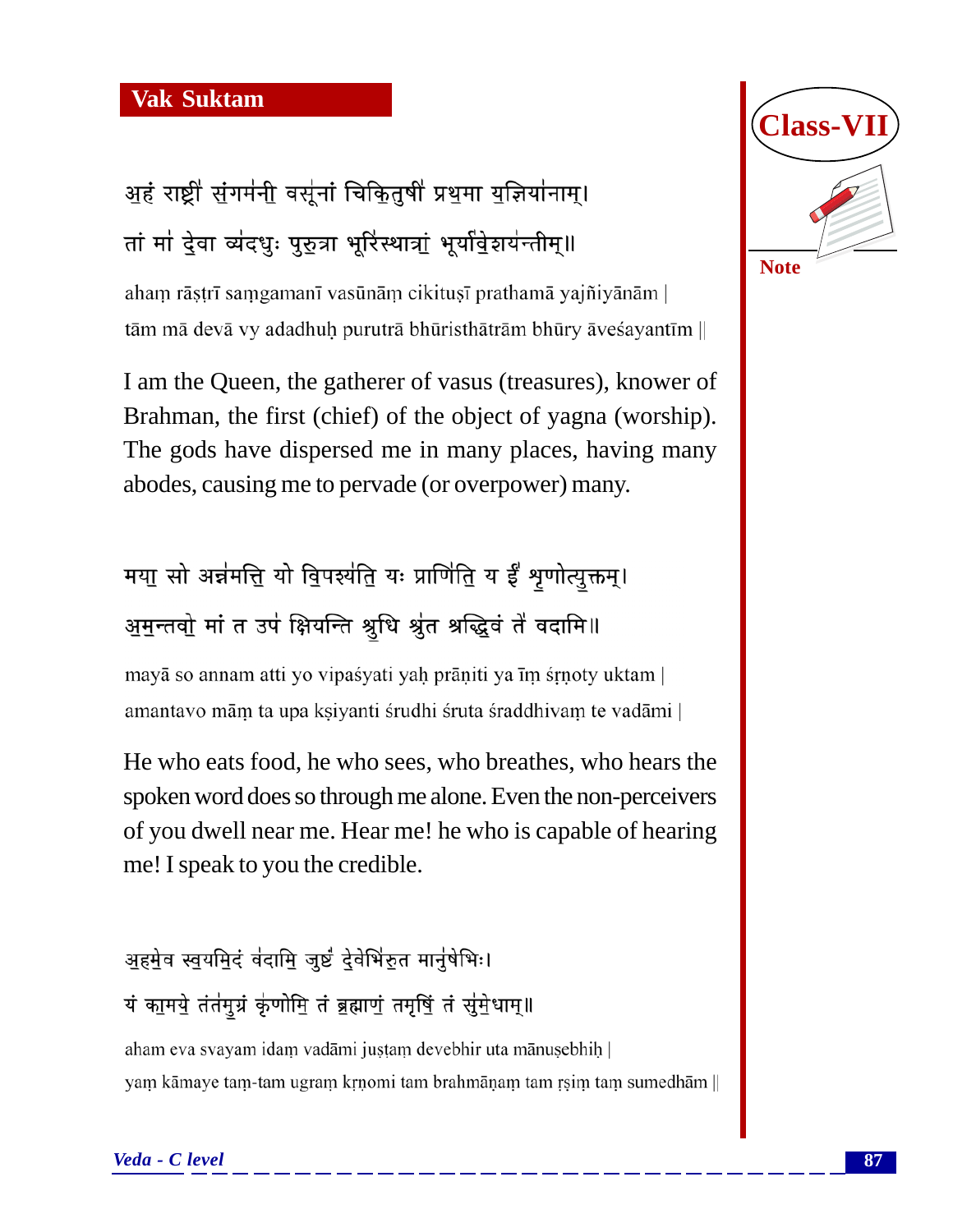

I speak this myself, which is liked by boths gods and men alike, whomever I wish, I make him powerful, well versed in knowledge, a sage and a wise one.

# अहं रुद्राय धनुरा तंनोमि ब्रह्मद्विषे शरंबे हन्तवा उं। अहं जनांय समदं कृणोम्यहं द्यावांपृथिवी आ विंवेश॥

aham rudrāya dhanur ā tanomi brahmadvise śarave hantavā u aham janāya samadam krņomy aham dyāvāprthivī ā vivesa ||

The bow I stretch for the arrow for Rudra is for the purpose of killing the hater of Brahman. I do battle for people. I have pervaded heaven and earth.

# अहं सुंवे पितरंमस्य मूर्धन्मम् योनिं<u>र</u>प्स्व<u>र</u>्थन्तः संमुद्रे। ततो वि तिष्ठे भुवनानु विश्वोतामूं द्यां वर्ष्मणोपं स्पृशामि॥

aham suve pitaram asya murdhan mama yonir apsy antah samudre | tato vi tisthe bhuvanānu visvotāmum dyām varsmaņopa sprsāmi ||

I generate the father on the summit of this (sky). My source is in the waters, in the inner ocean. Thence, I spead among all living creatures, alongside the all-pervading, and with the vertex I touch that sky.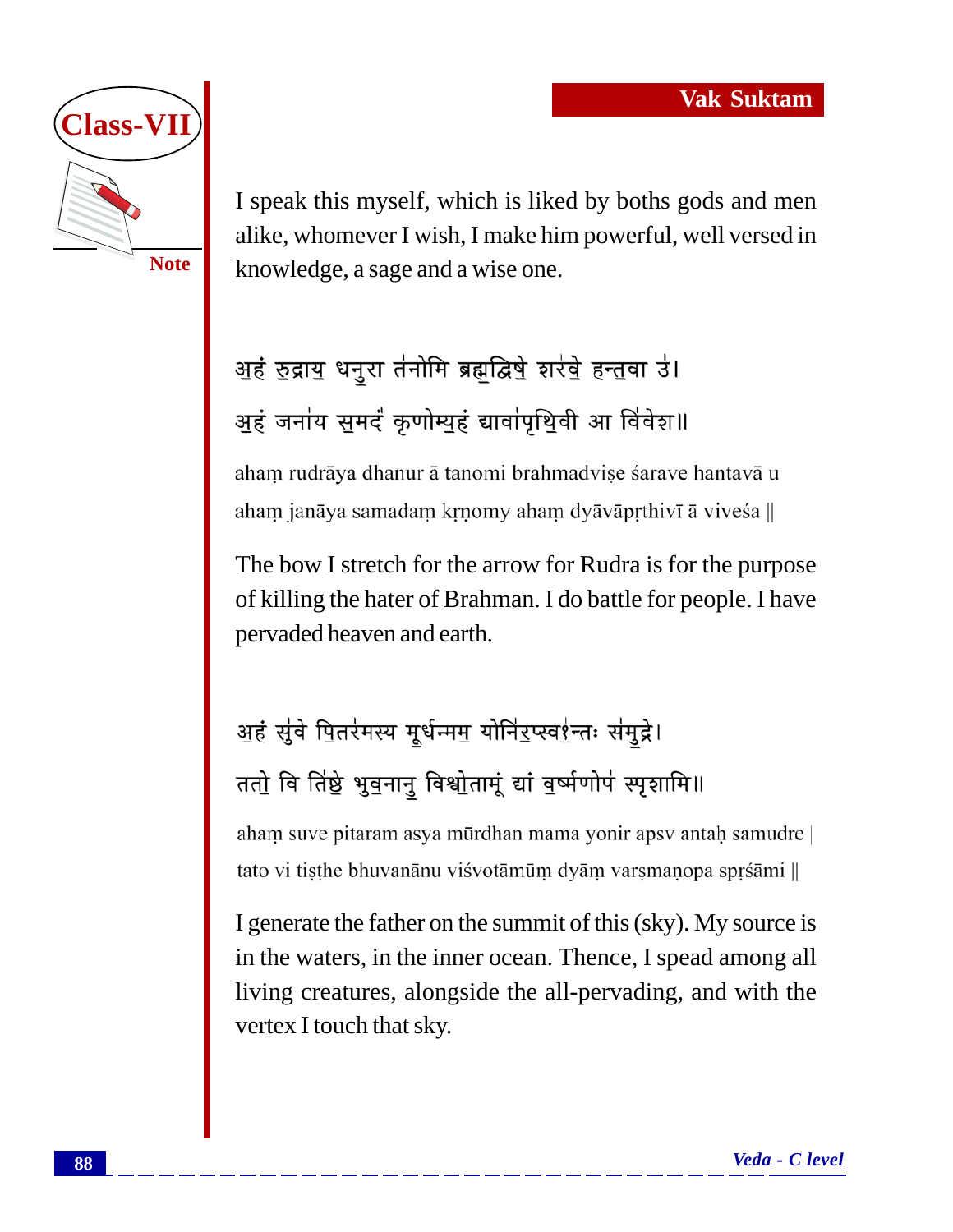अहमेव वातं इवु प्र वांम्यारभंमाणा भुवंनानि विश्वां। पुरो दिवा पुर एना पृंथिव्यैतावंती महिना सं बंभूव॥

aham eva vāta iva pra vāmy ārabhamāņā bhuvanāni viśvā | paro divā para enā prthivyaitāvatī mahinā sam babhūva ||

I I only breathe forth, like the wind, while holding together all living creatures. So great (vast) I have become possessing greatness that I am beyond heaven and this earth.



- 1. नीचे दिये गये प्रश्नों का उत्तर लिखिए–
	- $(i)$  देवाः कं अजनयन्त?
	- $(ii)$  पश्वः किं वदन्ति?
	- $(iii)$  वाक कति पदानि परिमिता?
	- $(iv)$  तुरीयं वाचः के वदन्ति?



- Significance of Vaak.
- Recitation of vak sukta
- Meaning of vak&sukta